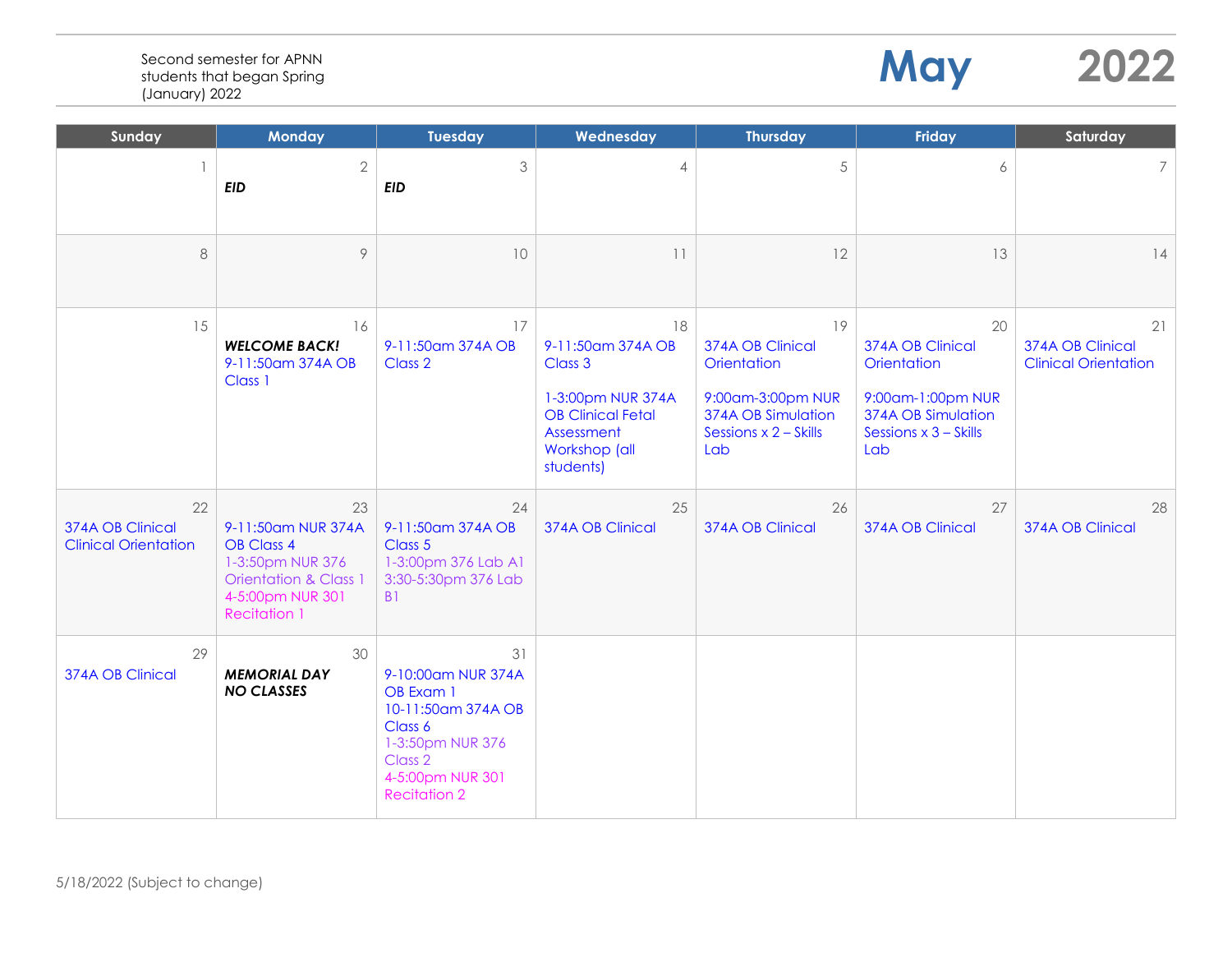| June | 2022 |
|------|------|
|------|------|

| Sunday | <b>Monday</b>                                                                                                                                                   | <b>Tuesday</b>                                                                                                                    | Wednesday                                                                            | <b>Thursday</b>                                                                     | <b>Friday</b>                                                                   | Saturday               |
|--------|-----------------------------------------------------------------------------------------------------------------------------------------------------------------|-----------------------------------------------------------------------------------------------------------------------------------|--------------------------------------------------------------------------------------|-------------------------------------------------------------------------------------|---------------------------------------------------------------------------------|------------------------|
|        |                                                                                                                                                                 |                                                                                                                                   | 374A OB Clinical                                                                     | $\overline{2}$<br>374A OB Clinical                                                  | 3<br>374A OB Clinical<br>Post exam 1 review<br>$10-11$ am                       | O374A B Clinical       |
| 5      | 6<br>9-11:50am 374A OB<br>Exam 2 and class 7?<br>1-3:50pm NUR 376<br>Class 3<br>4-5:00pm NUR 301<br><b>Recitation 3</b>                                         | $\overline{7}$<br>9-11:50am NUR 374A<br>OB class 8<br>1-3:00pm 376 Lab A2<br>3:30-5:30pm 376 Lab<br><b>B2</b>                     | 8<br>374A OB Clinical                                                                | 9<br>374A OB Clinical                                                               | 10<br>374A OB Clinical                                                          | 11<br>374A OB Clinical |
| 12     | 13<br>9-11:50am 374A OB<br>Class 9 Exam 3 with<br>post exam review<br>1-3:50pm NUR 376<br>Class 4 &<br>Collaborative<br>4-5:00pm NUR 301<br><b>Recitation 4</b> | 14<br>9-11:50 am 374A OB<br><b>Class 10 Population</b><br>health panel<br>1-3:00pm 376 Lab A3<br>3:30-5:30pm 376 Lab<br><b>B3</b> | 15<br>374A OB Clinical                                                               | 16<br>374A OB Clinical                                                              | 17<br>374A OB Clinical<br>9-11:30am NUR 374A<br><b>OB CJE Benchmark</b><br>Exam | 18<br>374A OB Clinical |
| 19     | 20<br><b>JUNETEENTH</b><br><b>NO CLASSES</b>                                                                                                                    | 21<br>8:30-11:50am 374B<br>Peds Class 1<br>1-2:30pm NUR 376<br>Exam 1<br>4-5:00pm NUR 301<br><b>Recitation 5</b>                  | 22<br>8:30-11:50am 374B<br>Peds Class 2 & 3<br>1-4:50pm Peds<br>clinical orientation | 23<br>374B Peds Clinical                                                            | 24<br><b>374B Peds Clinical</b>                                                 | 25                     |
| 26     | 27<br>9-11:50am 374B Peds<br>Class 4<br>1-3:50pm NUR 376<br>Class 5<br>4-5:00pm NUR 301<br><b>Recitation 6</b>                                                  | 28<br>9-11:50am 374B Peds<br>Exam 1<br>Optional exam<br>review<br>1-3:50pm NUR 376<br>Class 6                                     | 29<br><b>374B Peds Clinical</b>                                                      | 30<br><b>374B Peds Clinical</b><br>374B skills lab (room<br>TBD)<br>Post conference |                                                                                 |                        |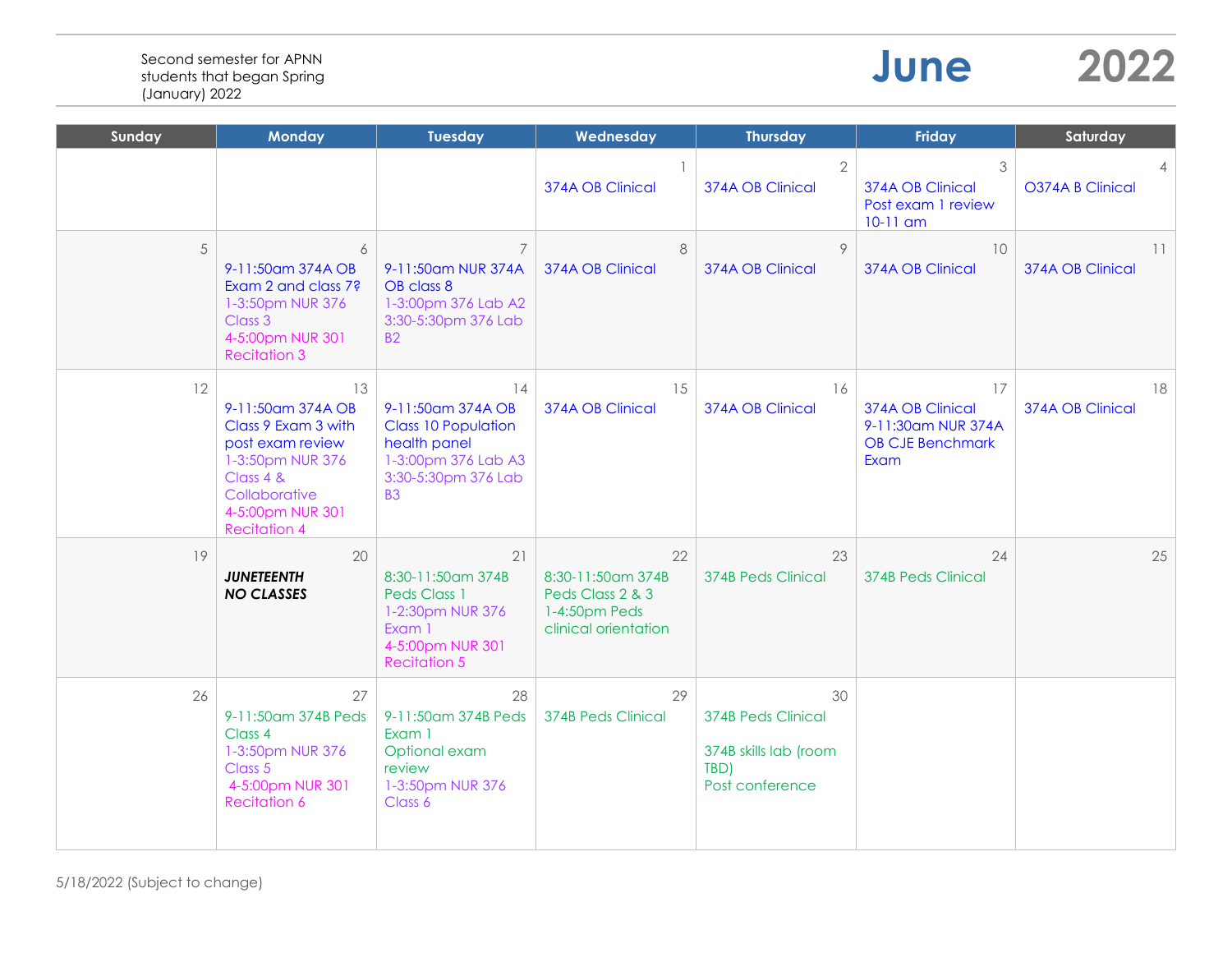|    |                                                                                                                                            |                                                                                                              |                                                                           |                                                                                             | <b>374B Peds Clinical</b><br>Post clinical skills lab<br>(room TBD)       | <b>374B Peds Clinical</b>       |
|----|--------------------------------------------------------------------------------------------------------------------------------------------|--------------------------------------------------------------------------------------------------------------|---------------------------------------------------------------------------|---------------------------------------------------------------------------------------------|---------------------------------------------------------------------------|---------------------------------|
| 3  | $\overline{4}$<br><b>INDEPENDENCE DAY</b><br><b>NO CLASSES</b>                                                                             | 5<br>9-11:50am 374B Peds<br>Class 5<br>1-2:30pm NUR 376<br>Exam 2<br>4-5:00pm NUR 301<br><b>Recitation 7</b> | 6<br>374B Peds SIM or<br>Clinical                                         | 7<br>374B Peds SIM or<br>Clinical                                                           | 8<br><b>374B Peds Clinical</b>                                            | <b>374B Peds Clinical</b>       |
| 10 | 11<br>9-11:50am 374B Peds<br>Class 6<br>NUR 376 1-3:50pm<br>Class <sub>7</sub><br>4-5:00pm NUR 301<br><b>Recitation 8</b>                  | 12<br>9-11:50am 374B Peds<br>Exam 2 and review<br>1-3:00pm 376 Lab A4<br>3:30-5:30pm 376 Lab<br><b>B4</b>    | 13<br><b>374B Peds Clinical</b><br>Post clinical skills lab<br>(room TBD) | 14<br><b>374B Peds Clinical</b>                                                             | 15<br><b>374B Peds Clinical</b><br>Post clinical skills lab<br>(room TBD) | 16<br><b>374B Peds Clinical</b> |
| 17 | 18<br>9-10:00am 374B Peds<br>Exam 3 optional<br>exam review class<br>1-2:30pm NUR 376<br>Exam 3<br>4-5:00pm NUR 301<br><b>Recitation 9</b> | 19<br>9-11:50am 374B Peds<br>Exam 3 with review                                                              | 20<br>374B Peds Sim or<br>Clinical                                        | 21<br>374B Peds Sim or<br>Clinical<br>2:30-5:00pm 374B<br><b>Peds CJE Benchmark</b><br>Exam | 22<br><b>374B Peds Clinical</b>                                           | 23<br><b>374B Peds Clinical</b> |
| 24 | 25<br>9-11:50am NUR 375<br>Class 1<br>NUR 376 1-3:50pm:<br>Class 8<br>4-5:00pm NUR 301<br><b>Recitation 10</b>                             | 26<br>9-11:50am NUR 375<br>Class 2<br>1-3:00pm 376 Lab A5<br>3:30-5:30pm 376 Lab<br><b>B5</b>                | 27<br><b>NUR 375 Clinical</b><br>Orientation                              | 28<br><b>NUR 375 Clinical</b>                                                               | 29<br><b>NUR 375 Clinical</b>                                             | 30<br><b>NUR 375 Clinical</b>   |

**Sunday Monday Tuesday Wednesday Thursday Friday Saturday**

**July 2022**